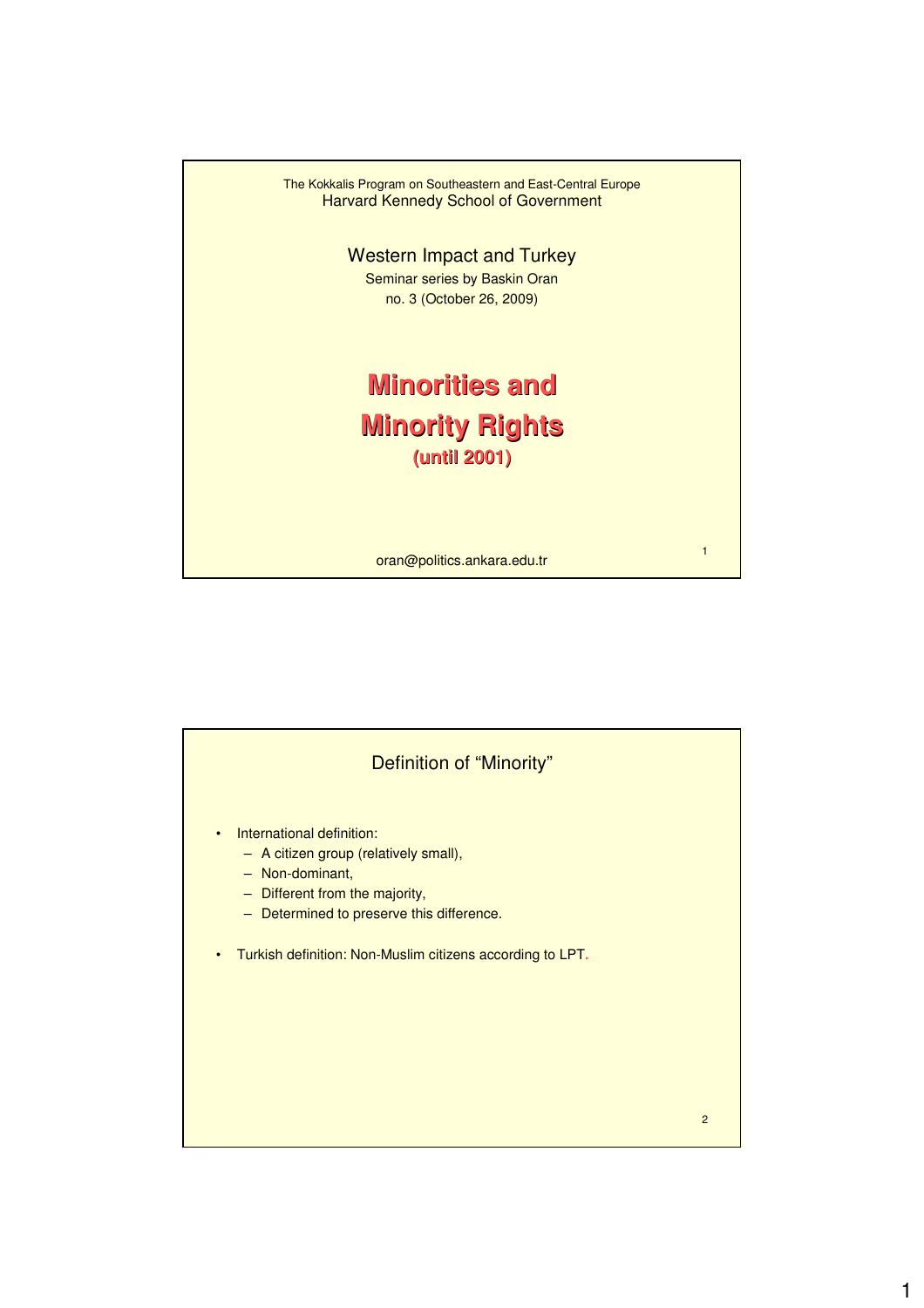

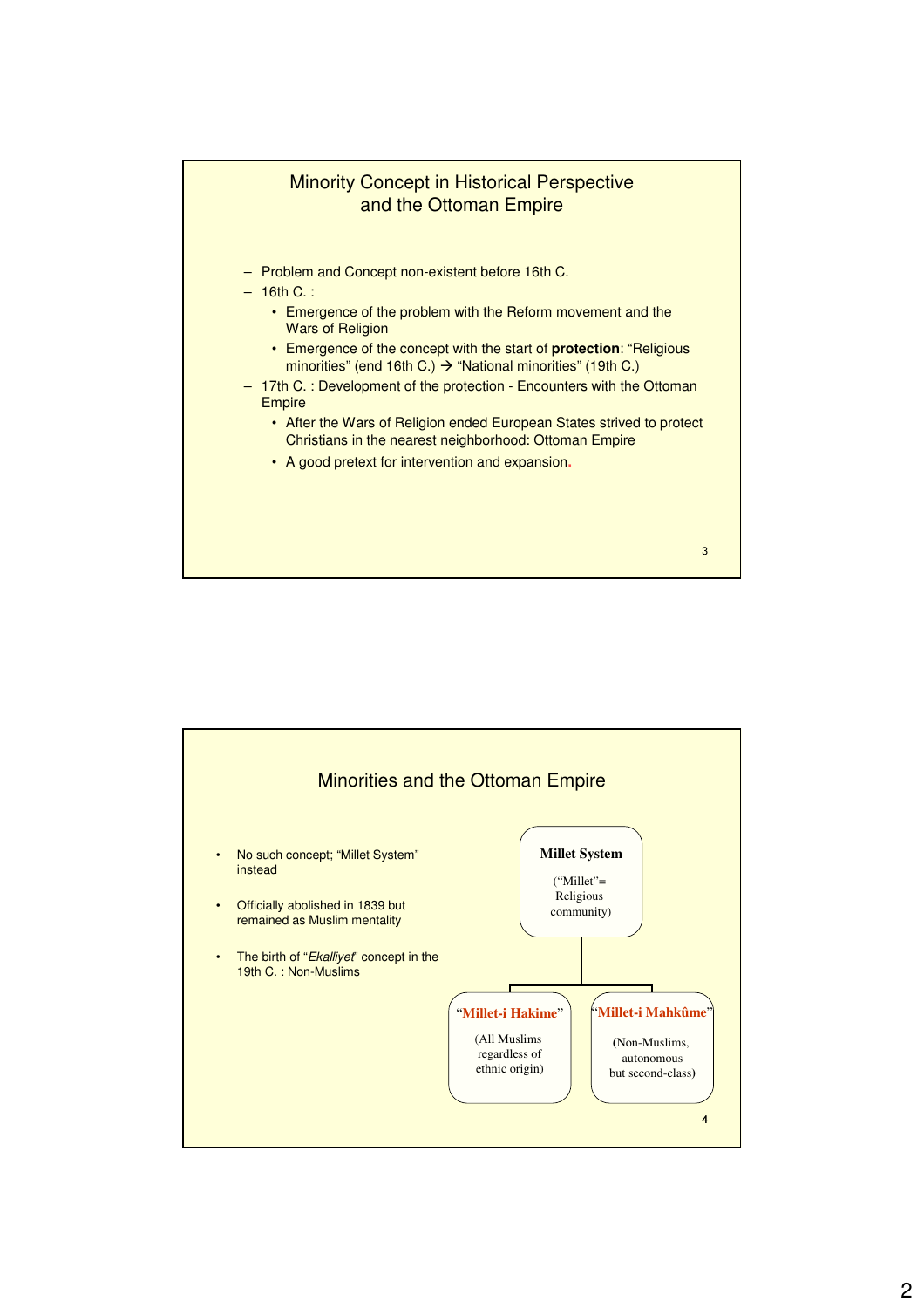

5

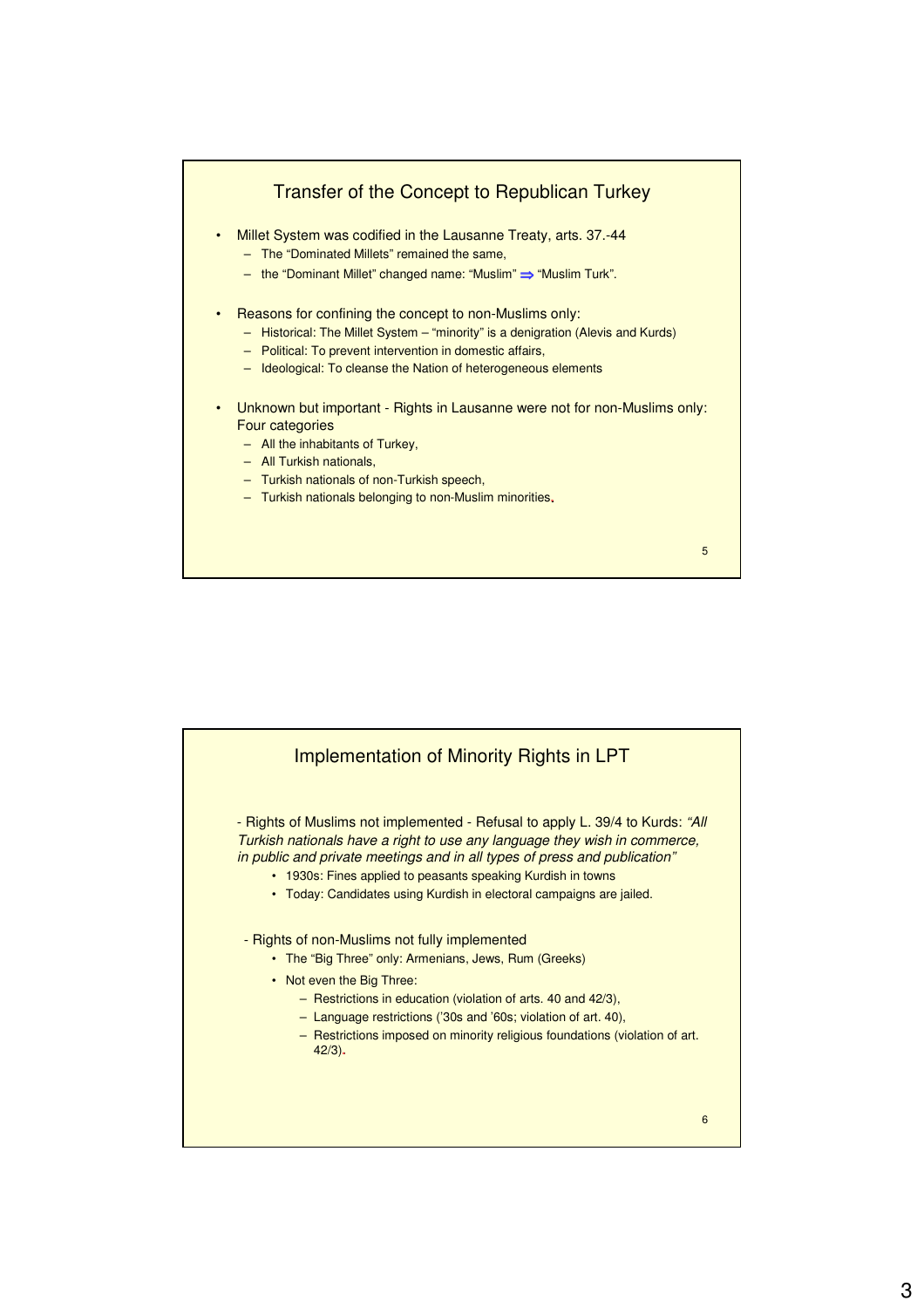

| Prime Ministry's Advisory Council on Human Rights and the<br>Minority Report (2004) - Main Points                                                                                                                                                                                                                           |   |
|-----------------------------------------------------------------------------------------------------------------------------------------------------------------------------------------------------------------------------------------------------------------------------------------------------------------------------|---|
| 1) Minority definition and protection in Turkey (1923 Lausanne) fell well behind<br>the actual W. European practice today                                                                                                                                                                                                   |   |
| 2) Turkey is violating even Lausanne itself<br>- Because of Art. 3/1 and Art. 66 of the Constitution,<br>- Because of certain important laws: The law on political parties; the law on religious<br>foundations, etc.<br>- Because of judiciary decisions: Courts close Kurdish parties; misuse the 1936<br>Declaration.    |   |
| 3) The basis of these violations are:<br>- Theoretical basis: Infra-identities not respected - Everybody is called a "Turk"<br>- Historical/Political basis: The Sevres Syndrome stemming from:<br>a) Reaction to globalization (EU);<br>b) Fear of the zombies;<br>c) Fear of losing the Dominant Millet status/privileges |   |
| 4) Conclusion:<br>-The term "Contemporary Civilisation" is still interpreted as the Europe of '30s,<br>$-Turk \implies Türkiyeli$ .                                                                                                                                                                                         | 8 |
|                                                                                                                                                                                                                                                                                                                             |   |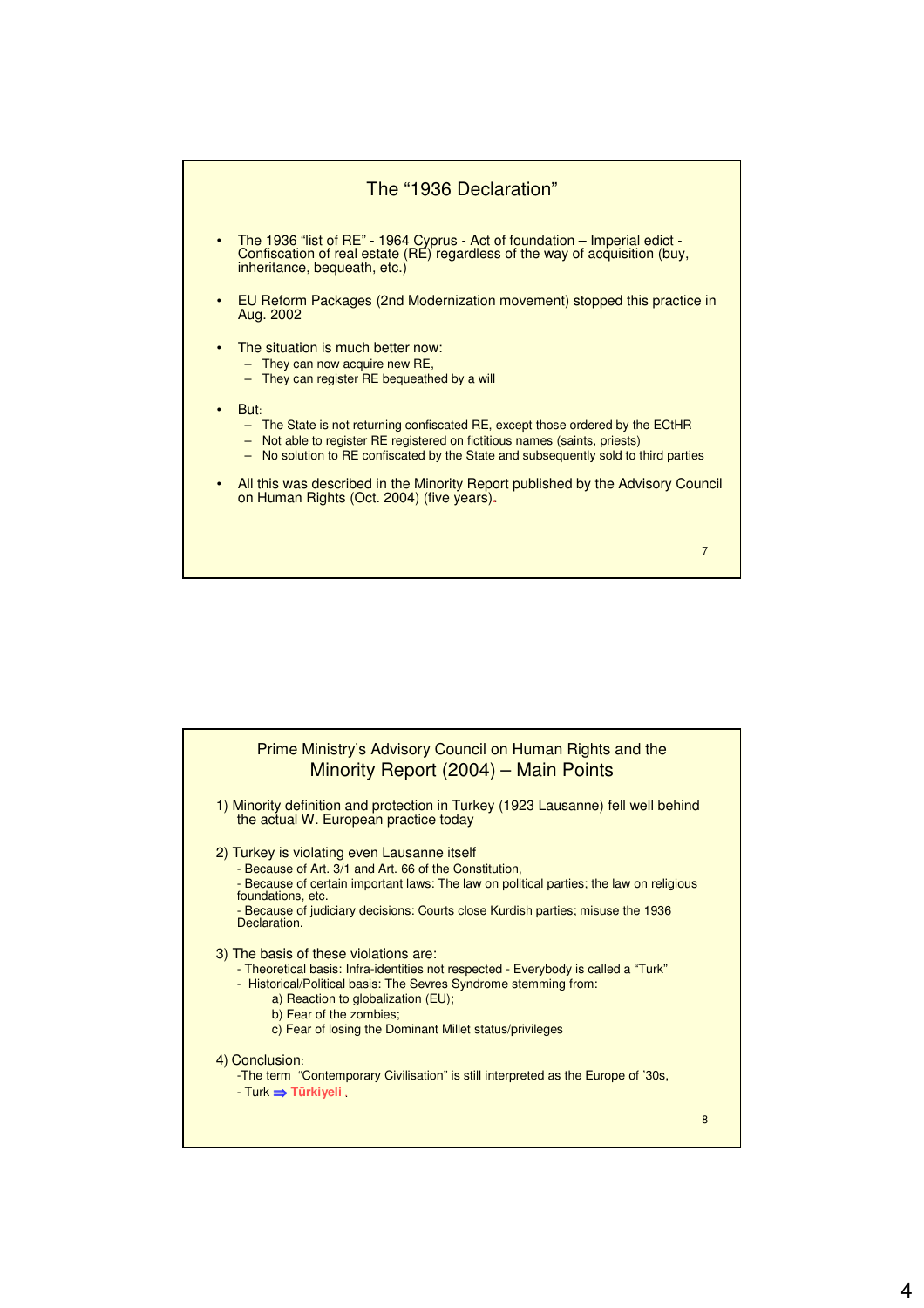

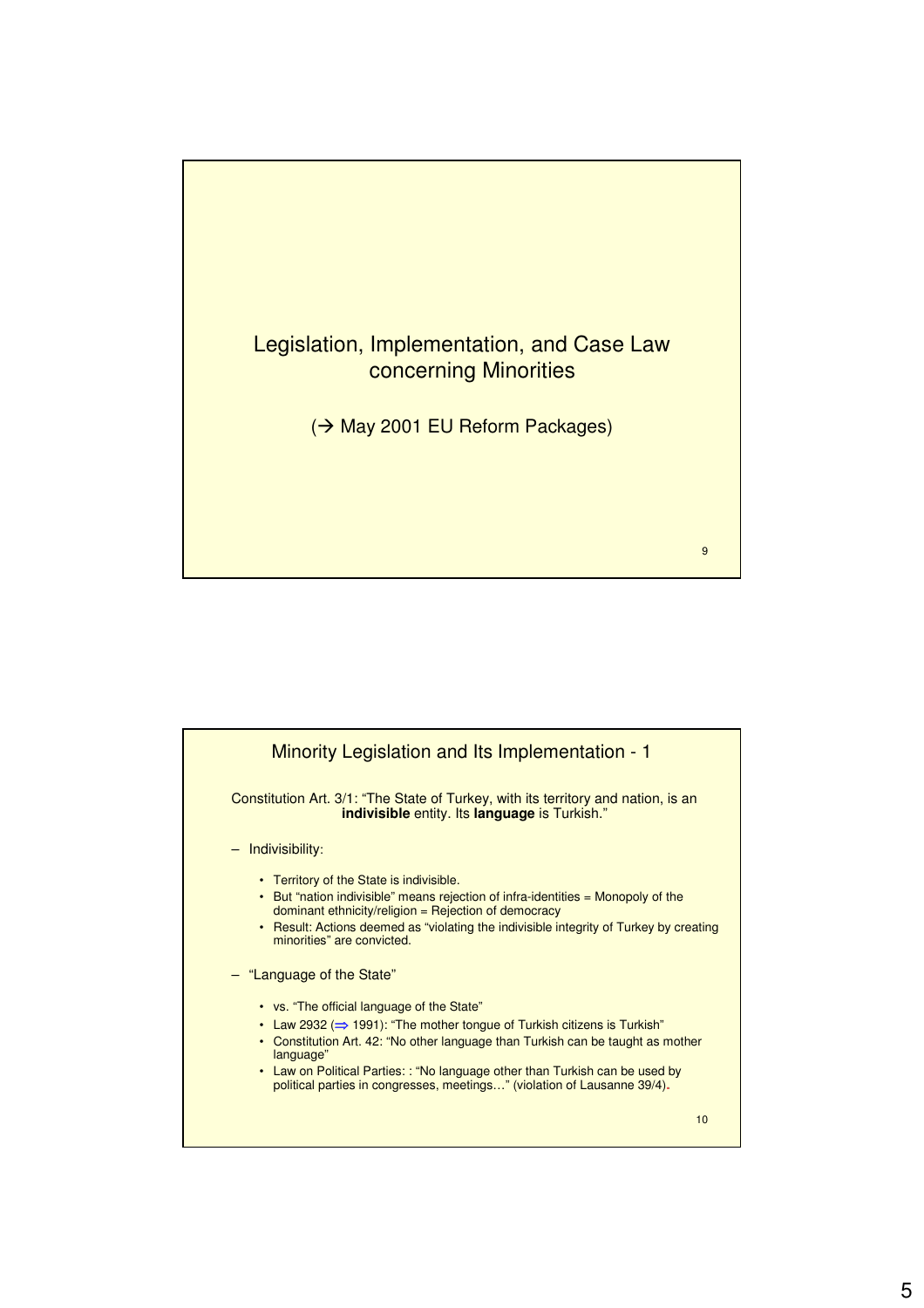

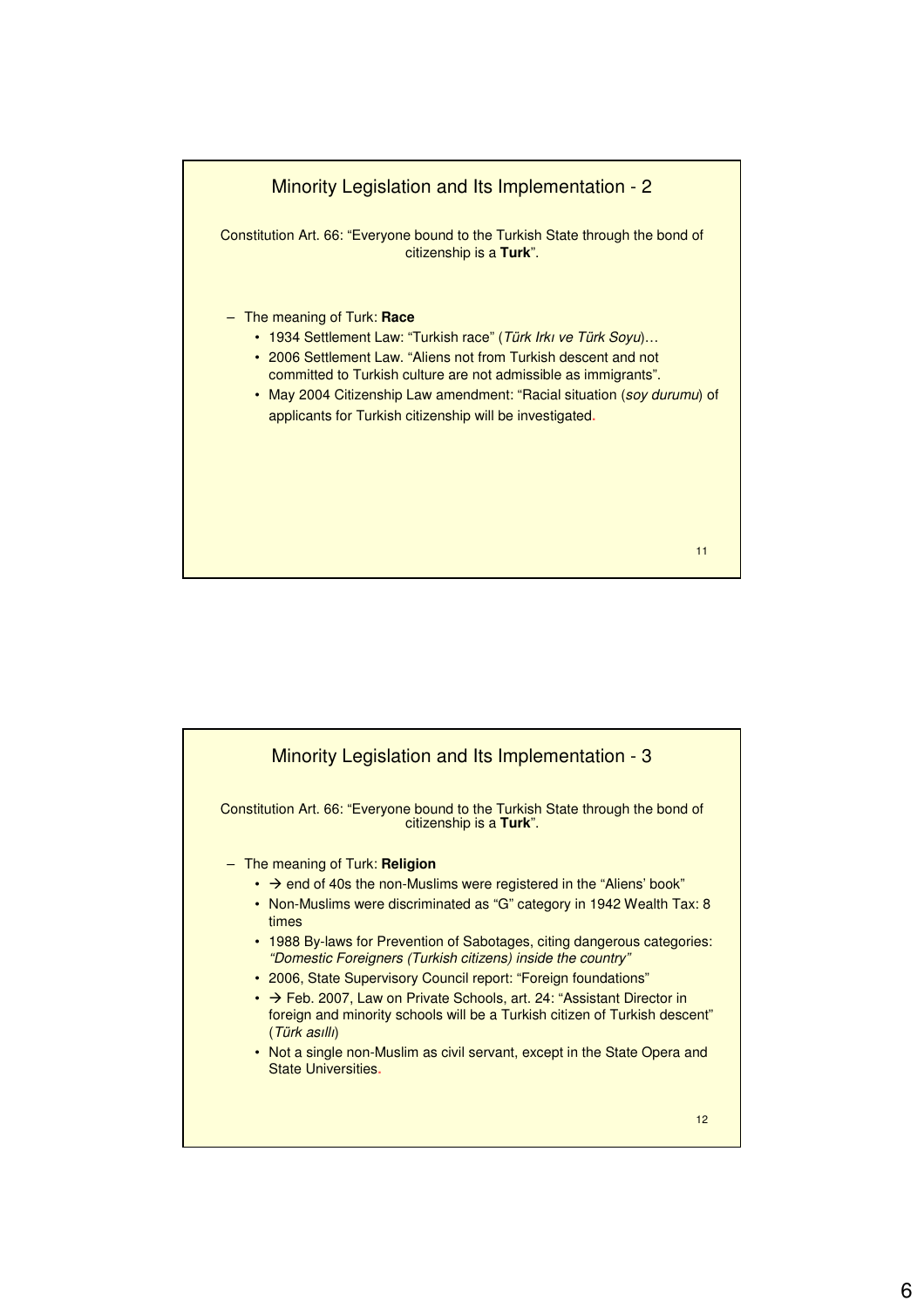

| <b>Treatment of Non-Muslims</b>                                                                                                                                                                                                                                                                                                                                                                                       |
|-----------------------------------------------------------------------------------------------------------------------------------------------------------------------------------------------------------------------------------------------------------------------------------------------------------------------------------------------------------------------------------------------------------------------|
| 1) Ethno-religious cleansing:<br>- 1923 Compulsory Exchange of Populations<br>- 1964 Expulsion of Greeks<br>2) Attacks:<br>- 1934 Jews of Thrace:<br>- 6-7 September 1955 pogrom<br>- 2000s: Attacks on Protestant missionaries                                                                                                                                                                                       |
| 3) Pressures:<br>- 1920-30s and 1960s: "Citizen, Speak Turkish!" campaigns<br>- 1920s and present: Pressures on Phanar Patriarchate<br>4) Non-application of certain laws and international treaties (Lausanne):<br>- 1926 church marriage banned; 1927 Imbros & Tenedos education in Greek banned;<br>1971 Theology Seminar closed; 1993 education in Armenian banned for a short time                               |
| 5) Discrimination:<br>1924: New Law on Attorneys discarded 75 % of the Greeks and 73 % of the Armenians<br>(Muslims: 47 %);<br>- 1925-30: Prohibition to travel outside of Istanbul:<br>$-$ 1930s: "Citizen, Use Turkish Products" $\rightarrow$ 1950s: "Don't Buy from the Non-Turks";<br>- 1941-42: Non-Muslims drafted in labor battalions;<br>$-1942$ : Wealth Tax:<br>- Late 1960s to present: 1936 Declaration. |
| 14                                                                                                                                                                                                                                                                                                                                                                                                                    |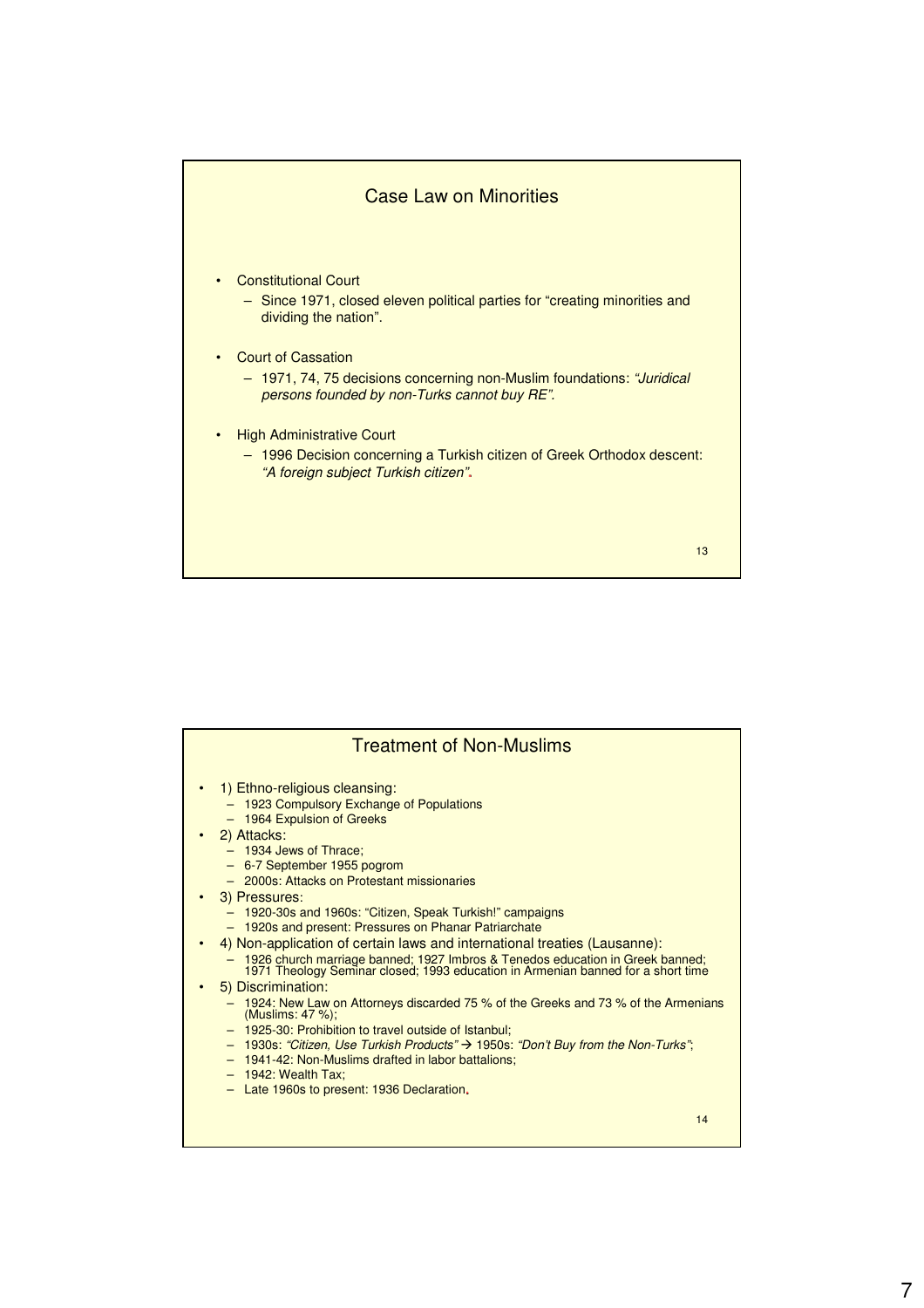